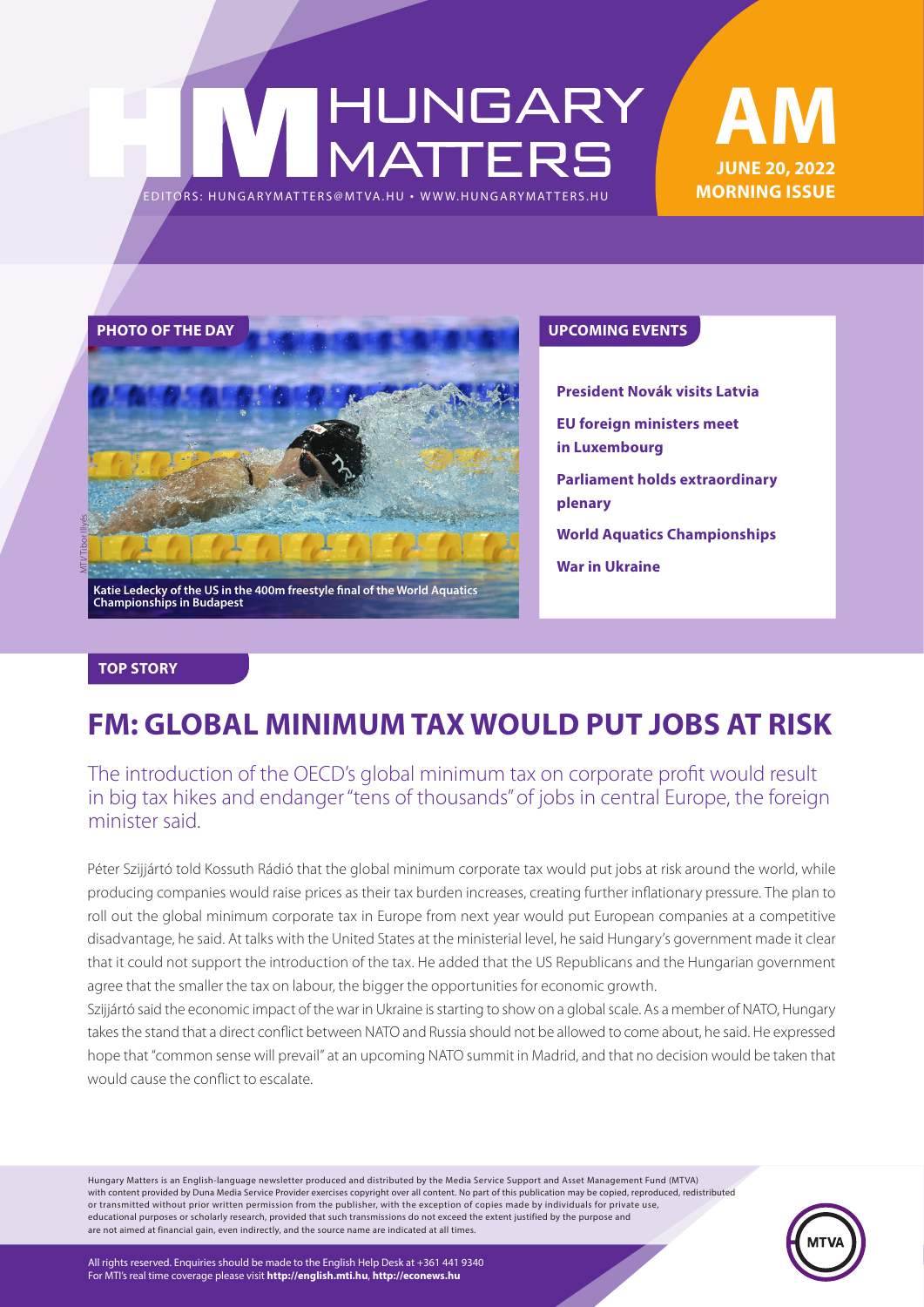### **SZIJJÁRTÓ: RUSSIAN GAS DELIVERIES TO HUNGARY UNINTERRUPTED**

Gas supplies from Russia to Hungary are stable and uninterrupted with deliveries continuing in an amount set in valid agreements, the minister of foreign affairs and trade said on Friday afternoon. Speaking at a press conference, Péter Szijjártó noted serious tensions in international politics which he partly attributed to energy supply disruptions. "Most recently uncertainty surrounding energy supplies has unfortunately become a feature of crises in some countries and regions," he said, noting dwindling Russian natural gas deliveries to several countries over the past few days.

"I'd like to reassure everybody that Russian gas deliveries to Hungary are not faltering but are going uninterrupted on schedule in line with valid agreements," the minister said. The largest amounts of Russian gas arrive from Austria and Serbia: 12-14 million cubic metres a day from Austria and 10-16 million cubic metres from Serbia, Szijjarto said, adding that deliveries through Slovakia and Croatia were also uninterrupted. The minister called it a right decision by the Hungarian government to conclude last autumn a long-term gas purchase agreement with Russia's Gazprom. "Had we not done that, we would have been in big trouble over the past few months, as would be in big trouble even now," he said. Szijjártó

also highlighted the importance of connecting Hungary's gas network with that of its neighbours' to ensure uninterrupted deliveries "from the east, west, north and south".

## **SZIJJÁRTÓ: HUNGARY, SLOVAKIA BENEFIT A LOT FROM COOPERATION**

Both Hungary and Slovakia have benefitted a lot from their cooperation in the current rather tense global economic situation in which stable and predictable ties are of high value, Foreign Minister Péter Szijjártó said in Budapest on Friday, after talks with Ivan Korčok, his Slovak counterpart.

Szijjártó told a joint press conference that both countries were facing threats and challenges posed directly by the war in neighbouring Ukraine. "Both countries have taken in several hundreds of thousands of refugees. Hungary has offered entry to and catered for 800,000 people fleeing Ukraine and will continue to provide these forms of assistance as long as needed," the minister said. He thanked Hungarian charity organisations and their staff for their efforts provided in the largest ever humanitarian programme in the country's history, also thanking the work of their Slovak counterparts.

Turning to economic issues, Szijjártó noted soaring inflation, energy prices and banking interest rates as the most pressing challenges, adding that all those factors "could easily trigger a global economic crisis".

Szijjártó said that in the current tense global economic situation stable and predictable economic cooperation such as the one developed by Hungary and Slovakia over the past years must be particularly valued. He noted that bilateral trade last year reached a record 13 billion euros and increased in the first three months of 2022 by 49%. On the topic of energy and challenges faced by the sector in both countries, Szijjártó noted similarities not only in their geographical and infrastructural situation but in their energy policies. "Nuclear energy for example plays an important role in Hungary and in Slovakia, too," he said. Both Hungary and Slovakia "have done their homework" as partners and have built their natural gas interconnectors, Szijjártó said, adding that its capacity was planned to be increased in the direction of Slovakia.

Concerning Ukraine, Szijjártó said the Hungarian government had expressed support for granting Ukraine candidate status for EU membership when most western European countries were still hesitating. The minister said the Hungarian government does not oppose sending weapons to Ukraine. "But dictated by the country's security interests, it has decided neither to send weapons nor to allow their transport directly through the country's territory. Others may choose to decide otherwise and we will respect their decision", he said. Speaking about Hungary's humanitarian efforts, Szijjártó said

Hungary Matters is an English-language newsletter produced and distributed by the Media Service Support and Asset Management Fund (MTVA) with content provided by Duna Media Service Provider exercises copyright over all content. No part of this publication may be copied, reproduced, redistributed or transmitted without prior written permission from the publisher, with the exception of copies made by individuals for private use, educational purposes or scholarly research, provided that such transmissions do not exceed the extent justified by the purpose and are not aimed at financial gain, even indirectly, and the source name are indicated at all times.

*2*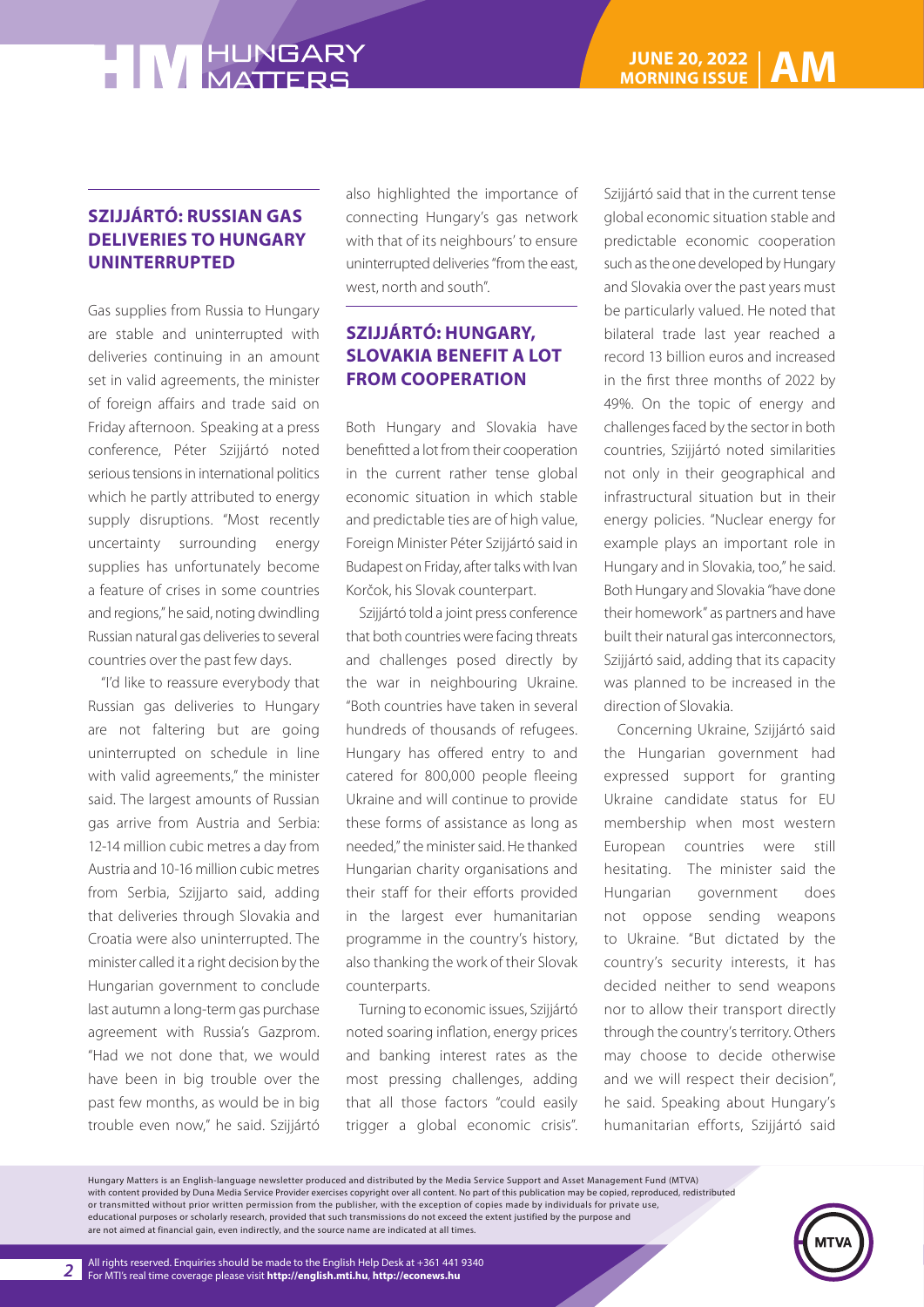"it is not a problem that nobody has thanked us for the assistance, but we cannot accept that we are constantly being provoked and insulted by Ukrainian policy-makers." Commenting on the future of the Visegrad Group (V4) cooperation, the Hungarian foreign minister said that despite strong cooperation between the four countries, it cannot be ruled out that they disagree on certain issues. "But despite the differences of opinion, we will continue to respect each other's viewpoint," he said.

### **FINMIN: GLOBAL MINIMUM TAX WOULD BRING ABOUT TAX INCREASES**

As the introduction of the global minimum tax would bring about tax increases, hinder competitiveness and lead to a loss of jobs, the Hungarian government will resist the growing international pressure and reject the related directive, Finance Minister Mihály Varga said after an Ecofin meeting in Luxembourg on Friday. Varga told Hungarian journalists that the EU was preparing to introduce a tax burden that would slow down and impair the growth of the EU countries' economies while other countries held the position of wait-and-see and are not planning to introduce such a tax. "Hungary's position is that such a measure should not be introduced now when energy prices are soaring, the burdens of families are increasing and companies are facing increasing challenges," Varga said.

### **NOVÁK: PRESIDENT INDEPENDENT OF GOVT**

President Katalin Novák, in an interview with news portal Telex on Friday, said she considered Hungary's constitution the most important source of law and saw herself as an independent actor from the government. Novák said her number one responsibility was to represent Hungary, adding that she spoke on behalf of her country on all her foreign visits. Though it is the government that primarily defines Hungary's foreign policy, the president is the one who represents the country at the highest level, she said, noting that it was key for her to have all the necessary information before sitting down to negotiate. Novák said all of her discussions with the prime minister covered foreign policy. Novák said she meets with Prime Minister Viktor Orbán for roughly an hour on a weekly basis, adding, however, that she does not consult the government or the PM's cabinet office about her own messaging. She said she had the opportunity to express criticism of the government, though so far she had not felt the need to do so.

Asked if she needed to distance herself from the will of the government, the president said she adhered to the constitution in this respect as well, adding she considered herself an independent actor from the government.

Novák said she considered the view that Hungarian public life is about the decisions of the government a simplistic one. As regards the Russia-Ukraine war, she said it was "unacceptable" to attack a sovereign state, adding that she believed the majority of the Hungarian people agreed with this. Novak said she believed Hungarians wanted peace and did not want to get drawn into the war. "We stand by the victims, and this isn't just lip service but demonstrated by our actions as well," the president said. "I feel that Hungarians have been able to put all their past grievances behind them and have been helping out wherever necessary since the start of the war." Novák also said she had no plans to visit Kyiv and had not been invited to Russia, either. Asked if she would visit Moscow if invited, Novák said: "This is a theoretical question which I don't think is relevant now."

Concerning her duty of signing bills into law, she said what mattered most to her in this regard was that the bills are in line with the constitution and that signing them served the best interests of the Hungarian people. "As for the submission of legislative proposals, it's possible that I will make use of this opportunity over the course of the five years, but I have no such plans at the moment, so I won't identify any specific areas," Novak said.

Asked if she supported tougher abortion laws, Novák said her past comments about supporting those who "protect life from the moment of conception" was not about wanting a stricter abortion law. She said she would not initiate an amendment to

Hungary Matters is an English-language newsletter produced and distributed by the Media Service Support and Asset Management Fund (MTVA) with content provided by Duna Media Service Provider exercises copyright over all content. No part of this publication may be copied, reproduced, redistributed or transmitted without prior written permission from the publisher, with the exception of copies made by individuals for private use, educational purposes or scholarly research, provided that such transmissions do not exceed the extent justified by the purpose and are not aimed at financial gain, even indirectly, and the source name are indicated at all times.

*3*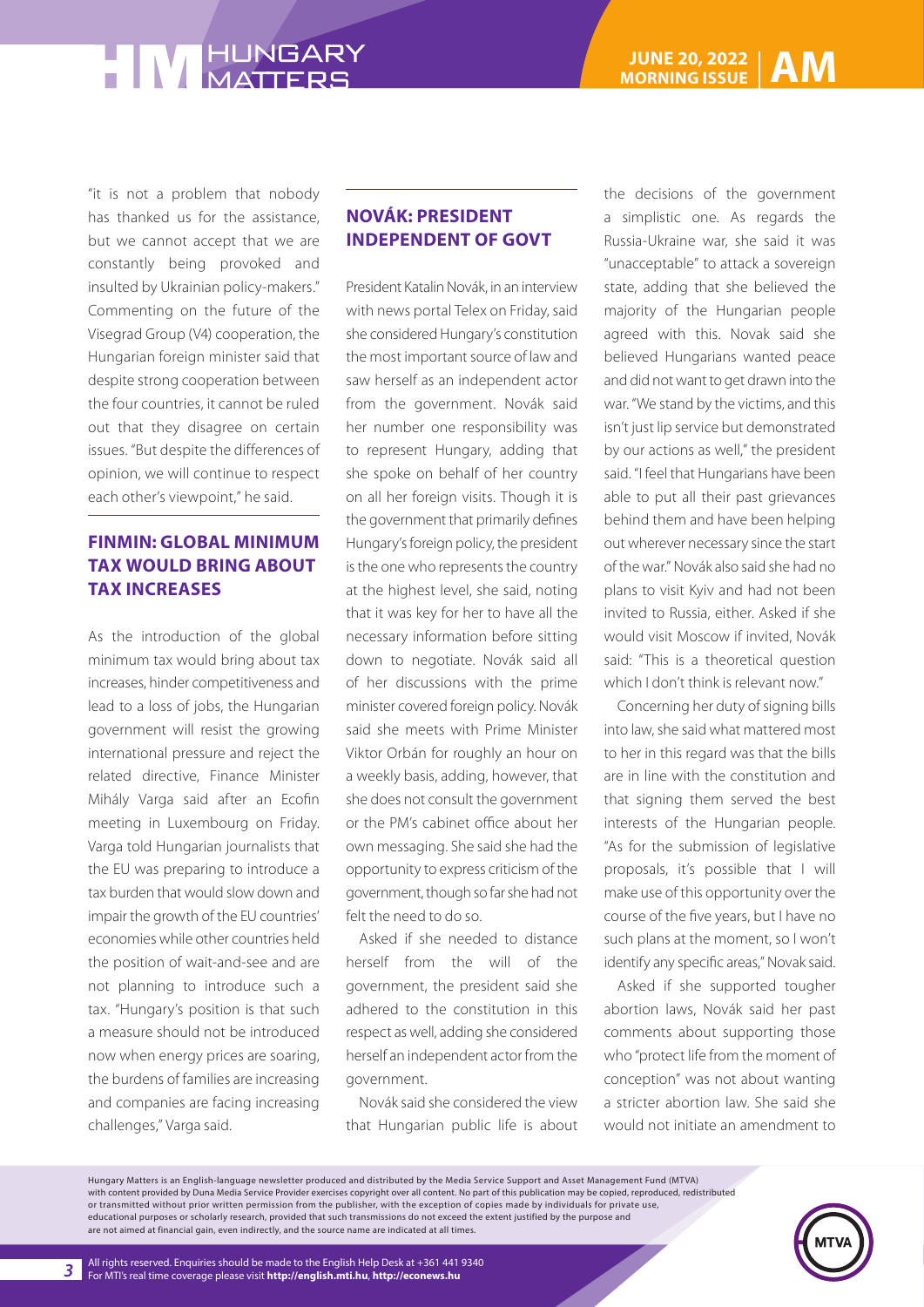the law on abortion, even though she believed that life should be protected and wanted to help as many people as possible keep their conceived babies. Novak said she did not believe that now would be the time for Hungary to amend its abortion law. Asked how she wanted to represent the LGBTQ community, Novák said she was "a president of actions, not gestures". "I want as many Hungarians as possible to feel that I'm their president too," she said. "That, of course, also includes homosexual Hungarians."

Novák also said she considered the declaration in Hungary's constitution that the mother is a woman and the father a man to be evident. She vowed to protect the amendment of the constitution which defines the family as the union of a man and woman, one based on parent-child relationship.

#### **ECONOMIC DEVELOPMENT MINISTER DEMANDS APOLOGY FROM RYANAIR**

Márton Nagy, Hungary's economic development minister, is demanding an apology from low-fare carrier Ryanair. Nagy told MTI that the practices "Europe's most profithungry airline" allows itself are "unfair and petty". He said the expectations of Hungary's government are unchanged: everybody must abide by the rules, everyone must behave in a responsible and fair manner, and, most importantly, nobody should pass on the windfall taxes to consumers. He noted that a consumer protection

probe related to unfair ticket pricing practices is underway. "If somebody needs to apologise, it's Ryanair. An apology is in line for the Hungarian families to whom the airline wanted to pass on a tax of the kind that it pays without complaint in other European countries," Nagy said. He added that thanks are due to all of the businesses that have made it their responsibility to contribute to managing the economic situation created by the war and acknowledge that "families' security is more important than a few euros of extra profit". "Of course, we understand that provocation is Ryanair's real aim, because bad publicity is still publicity. The government views this exchange as closed; it will not participate in loudmouthed altercations," he added.

#### **BUDAPEST MAYOR CALLS FOR URGENT TALKS ON EU FUNDING**

Budapest Mayor Gergely Karácsony pressed for urgent talks with the government in the interest of accessing European Union funding to manage the economic, energy and climate crises for Hungary and the capital in a post on Facebook on Saturday. Karácsony said he sent a letter to Tibor Navracsics, the minister in charge of regional development and using EU funding, in which he again expressed Budapest's willingness to cooperate with the central government. He welcomed Navracsics's remarks earlier in the week on the government's readiness to

reach an agreement with the European Commission.

"That's great news, as Hungary has a chance to be the last one in the EU to finally access EU funding!" he said. "In this situation it would be urgent and important for Budapest and the government to act together," he added. Karácsony proposed Navracsics take advantage of the network and lobbying power of Budapest in talks with the EC. He said Navracsics had already responded to his letter and wrote that a meeting could take place with the mayor "in the second half of July". "Until then, Budapest will continue its work with its European partners," he added.

#### **SOCIALIST MEP PROPOSES MEETING WITH NAVRACSICS OVER EU FUNDING**

Socialist MEP István Ujhelyi on Saturday said he is proposing a meeting with Tibor Navracsics, the minister for regional development, to discuss European Union funding. At a press conference streamed on Facebook, Ujhelyi said he would bring Navracsics the EU's country-specific recommendations from the past three years in which all of the European Commission's criticisms can be found in detail.

He added that some documents reveal that "the wrongs of the Orbán cabinet" are the reason the EU funding due Hungary has been "frozen". Ujhelyi noted that Hungary's Recovery and Resilience Facility plan is the only one

Hungary Matters is an English-language newsletter produced and distributed by the Media Service Support and Asset Management Fund (MTVA) with content provided by Duna Media Service Provider exercises copyright over all content. No part of this publication may be copied, reproduced, redistributed or transmitted without prior written permission from the publisher, with the exception of copies made by individuals for private use, educational purposes or scholarly research, provided that such transmissions do not exceed the extent justified by the purpose and are not aimed at financial gain, even indirectly, and the source name are indicated at all times.

*4*